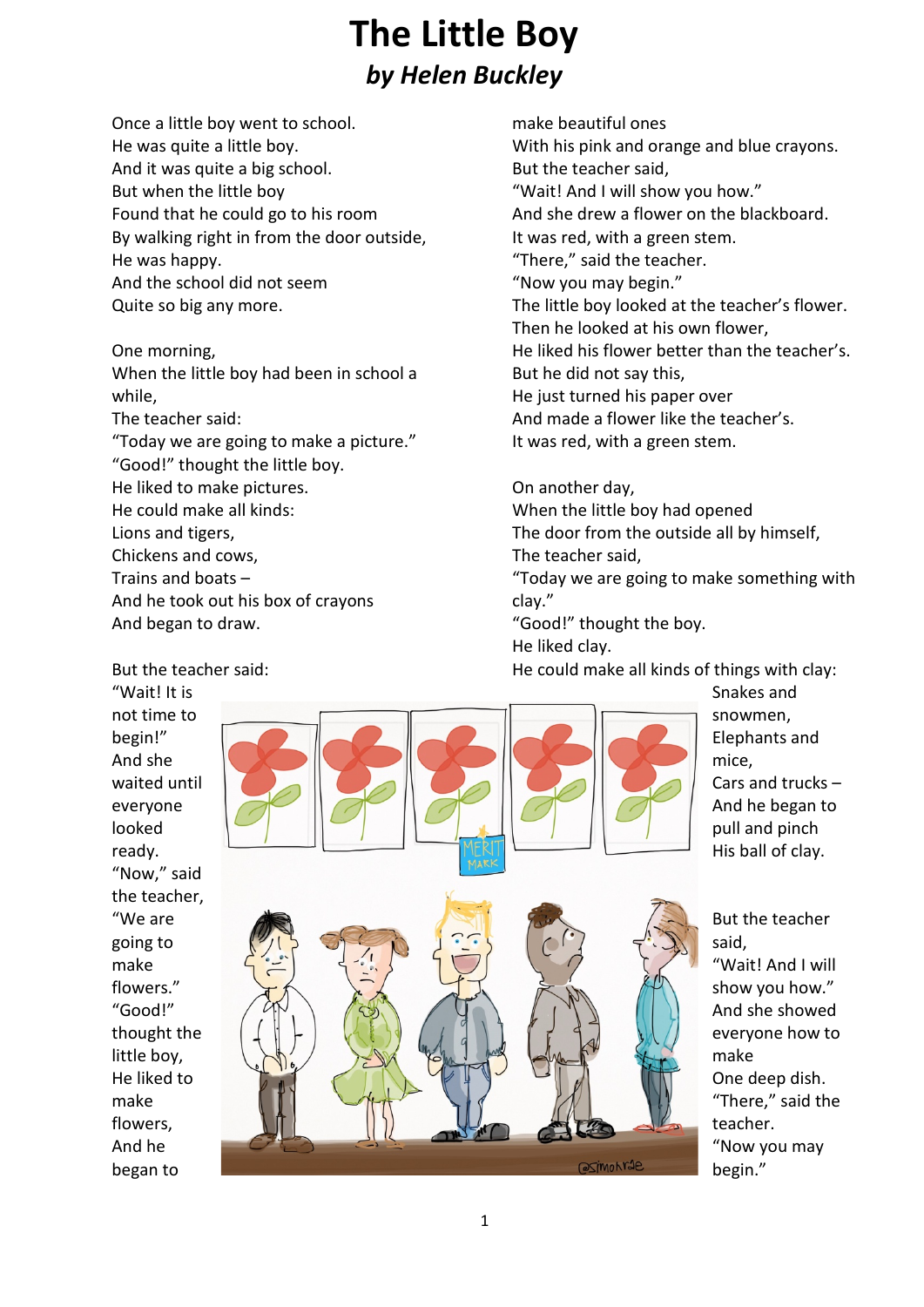The little boy looked at the teacher's dish Then he looked at his own. He liked his dishes better than the teacher's But he did not say this, He just rolled his clay into a big ball again, And made a dish like the teacher's. It was a deep dish. And pretty soon The little boy learned to wait And to watch, And to make things just like the teacher. And pretty soon He didn't make things of his own anymore. Then it happened That the little boy and his family Moved to another house, In another city, And the little boy Had to go to another school. This school was even bigger Than the other one, And there was no door from the outside Into his room. He had to go up some big steps, And walk down a long hall To get to his room. And the very first day He was there, the teacher said, "Today we are going to make a picture." "Good!" thought the little boy, And he waited for the teacher To tell him what to do

But the teacher didn't say anything. She just walked around the room. When she came to the little boy, She said, "Don't you want to make a picture?"

"Yes," said the little boy.

"What are we going to make?"

"I don't know until you make it," said the teacher.

"How shall I make it?" asked the little boy. "Why, any way you like," said the teacher. "And any colour?" asked the little boy.

- "Any colour," said the teacher,
- "If everyone made the same picture,

And used the same colours, How would I know who made what, "And which was which?" "I don't know," said the little boy. And he began to draw a flower. It was red, with a green stem.

There is much wisdom in this simple and beautiful story that applies to all levels of our education ecosystem How can we expect learners to discover their own creativity if we expect them to wait until we have told them what we think it is?

How can we expect them to be creative if we convince them, through our pedagogical practices, that they must only look for one right answer to a challenge that demands their creativity? And that the only learning that will be recognised is what we deem to be important. How can we expect them to create their own ecologies for discovering the many possible answers to their own creative challenges in life if we never give them a chance to create their own ecologies for learning while they are engaged in formal learning?

#### **COMMISSIONING EDITOR'S CREATIVE CHALLENGE.**

**The end to this story is quite sad. Would you like to provide an alternative that opens up the possibility for this little boy of a more creative and fulfilling future?**

**Please share your alternative endings in #creativeHE and we will incorporate them into the magazine**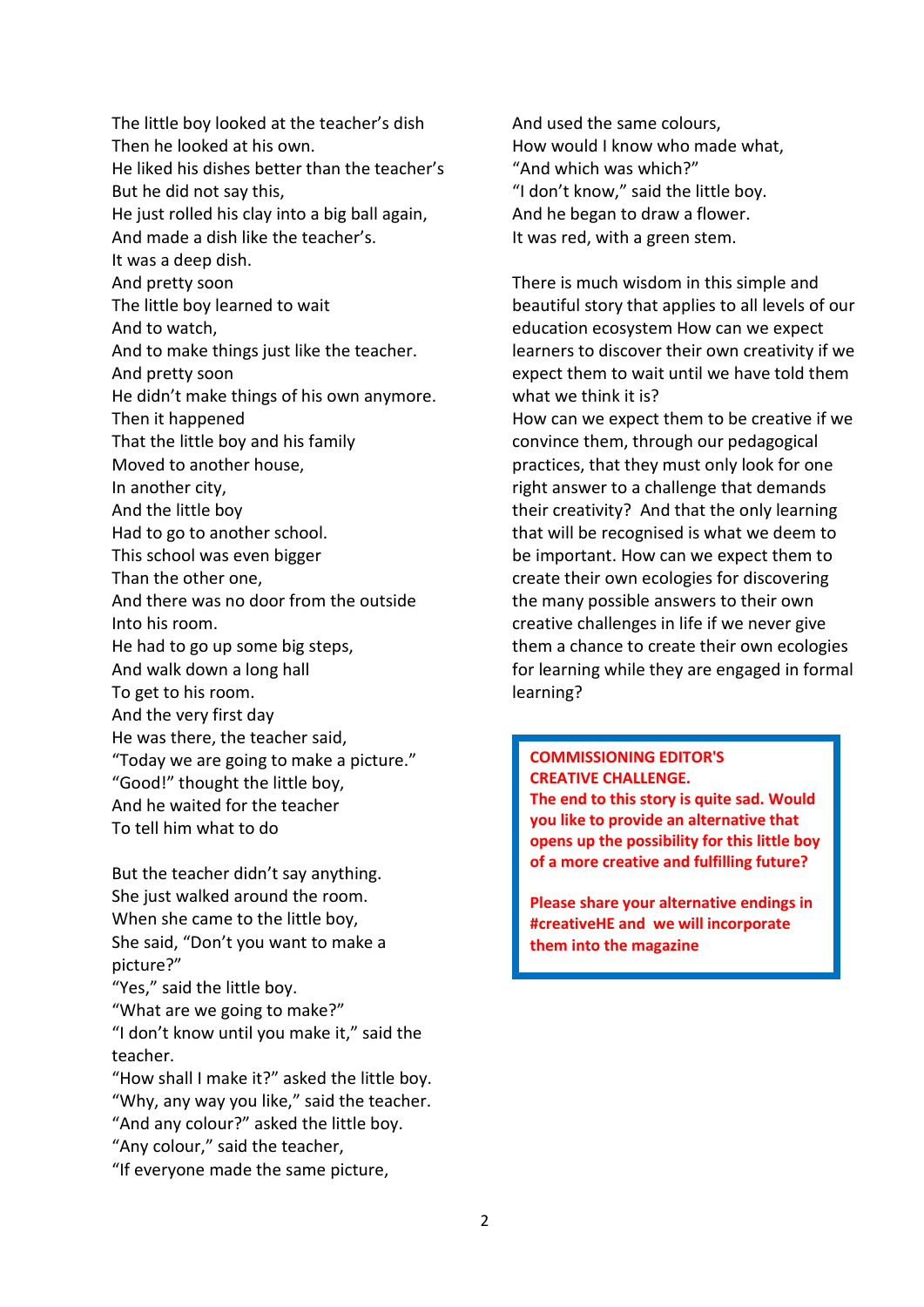# **ALTERNATIVE ENDINGS**

# **Alexandra Gkouzou**

This story filled me up with mixed feelings. At first I was disappointed by the behaviour of the teacher then the repetition of the phrase "Wait! And I will show you how ", irritated me enough and frustration I would like to be able to shout "Wait! He will show you how, it's his world "towards the end my led to a sadness for the creativity of this child. So I don't want to change the ending but I would like to add something…

*After few days the teacher said, "Today we are going to make a picture." And the little boy stood there for a while…and then he began to make beautiful flowers again, with his pink and orange and blue crayons!*



# **Natassa Kailari**

*How would I know who made what, "And which was which?" "I don't know," said the little boy.... and then the teacher said: "Close your eyes. Imagine you are in a park.It' s Sunday morning, the sun is bright and you walk among the plants, the trees and the flowers. Colours are everywhere. Choose a flower that makes you smile, that smells beautiful and draw it"*

Perhaps children who lost their creativity need to be shown the way to find it again, to look inside them, to be given opportunities to discover their

abilities. The story of the "little boy" reminds me of the way we teach literacy here in Greece at the last grade of high school, to those "poor" children who try to achieve a place in University. We direct their way of thinking by giving them specific answers to matters and topics in regard to a poem or a literature text. Are there specific answers to literature issues? Could anybody of us really know what the author was thinking? We only assume, we only try to verge on an issue in various ways and through various thoughts.

# **Zogia Manou**

*The little boy started looking around him, not knowing what to do. He noticed that his classmates had already started making their pictures and they were looking pretty happy. The teacher advised him: "just look around you, not only with your eyes, but with your heart as well". He kept wondering what to do, when, suddenly, he turned his look outside the window. The small schoolyard garden was full of colourful flowers and the light breeze made them look like they were dancing.* 

*The little boy reluctantly started making his picture. A little smile appeared on his face. As time passed, the smile kept getting bigger and* 

*bigger. When he finished his picture, he felt an indescribable joy. He named his picture* 



*"dancing flowers".*

#### **[Anastasia Michali](https://plus.google.com/104812753048586633117)**

*How would I know who made what, "And which was which?" The little boy fell silent and started drawing something. After a while he stood up, holding his drawing with both hands in front of his chest, but with the drawing facing*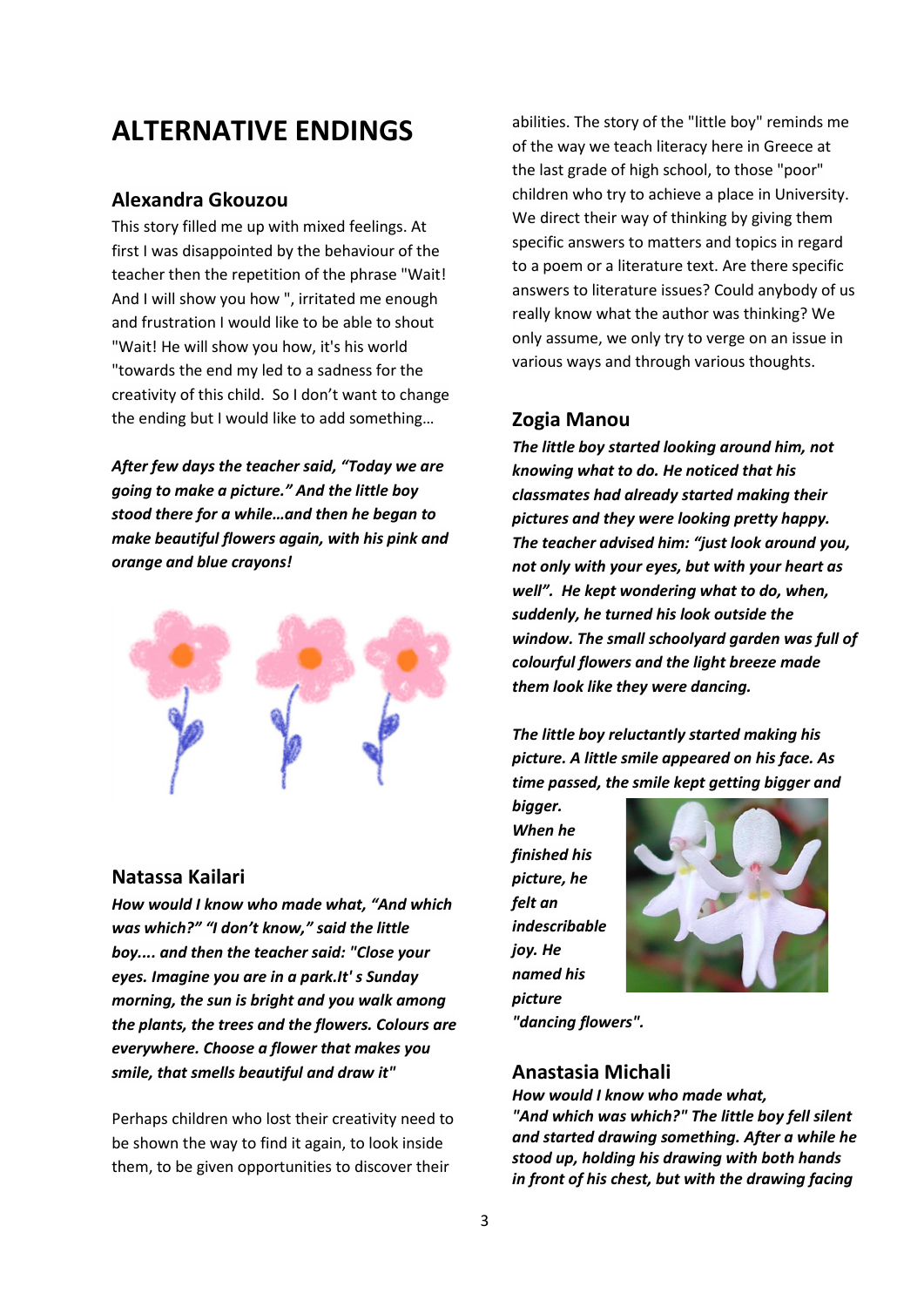*his chest, "Why know who made what? You only need to smell as many flowers as you can!"*

#### **Kostas Batzilis**

*The little boy was waiting for the teacher to draw something on the board but she didn't. He looked around at the other students' drawings and he saw that everyone was drawing something different. Suddenly a bird flew into the classroom and landed at the teacher's desk. It was a small colourful bird. The boy felt free* 

*and happy inside him. This reminded him of his repressed creativity. He took his pencils and started drawing the* 



*beautiful bird. After that day, he never felt the need to wait for the teacher's guidance again.*

# **[Olympia Deligkari](https://plus.google.com/109277739948468549680)**

*'…a great surprise overwhelmed the little boy… he waited patiently for his teacher's instructions, but she didn't do anything, she didn't say anything, she didn't show anything. His inactivity and idleness was growing bigger… he felt that no picture could come to his mind. The teacher was surprised and asked him what were wrong and he couldn't draw.*

*The little boy answered, I only know to draw a red flower with a green stem… 'I don't really believe this. I think you can do more than that', the teacher replied. So, she led the boy to the schoolyard that was full of beautiful, colourful, fragrant flowers. 'Take a look at them, watch them, touch them, smell them', he intrigued him. 'Close your eyes and think with your heart'. When they entered the classroom, the little boy with the remembrance of the smell and touch of the flowers, he painted an endless meadow full of colourful, various flowers... '*

The story of the little boy was very moving and inspirational; full of deeply meanings regarding the current educational system and the role of

the teacher. It reminded me intensely a scene captured in one of my favourite books that I would like to share with all of you:

'…And after some work with a colored pencil I succeeded in making my first drawing. My Drawing Number One. It looked something like this.



I showed my masterpiece to the grown-ups, and asked them whether the drawing frightened them. But they answered: "Frighten? Why should anyone be frightened by a hat?" My drawing was not a picture of a hat. It was a picture of a boa constrictor digesting an elephant. But since the grown-ups were not able to understand it, I made another drawing: I drew the inside of a boa constrictor, so that the grownups could see it clearly. They always need to have things explained. My Drawing Number Two looked like this.



The grown-ups' response, this time, was to advise me to lay aside my drawings of boa constrictors, whether from the inside or the outside, and devote myself instead to geography, history, arithmetic, and grammar. That is why, at the age of six, I gave up what might have been a magnificent career as a painter…'

So, I always try to remember: "What is essential to the heart is invisible to the eye" .

#### **[Dora Koutsou](https://plus.google.com/113519552435152062065)**

*''... and he began to draw a flower. It was red,*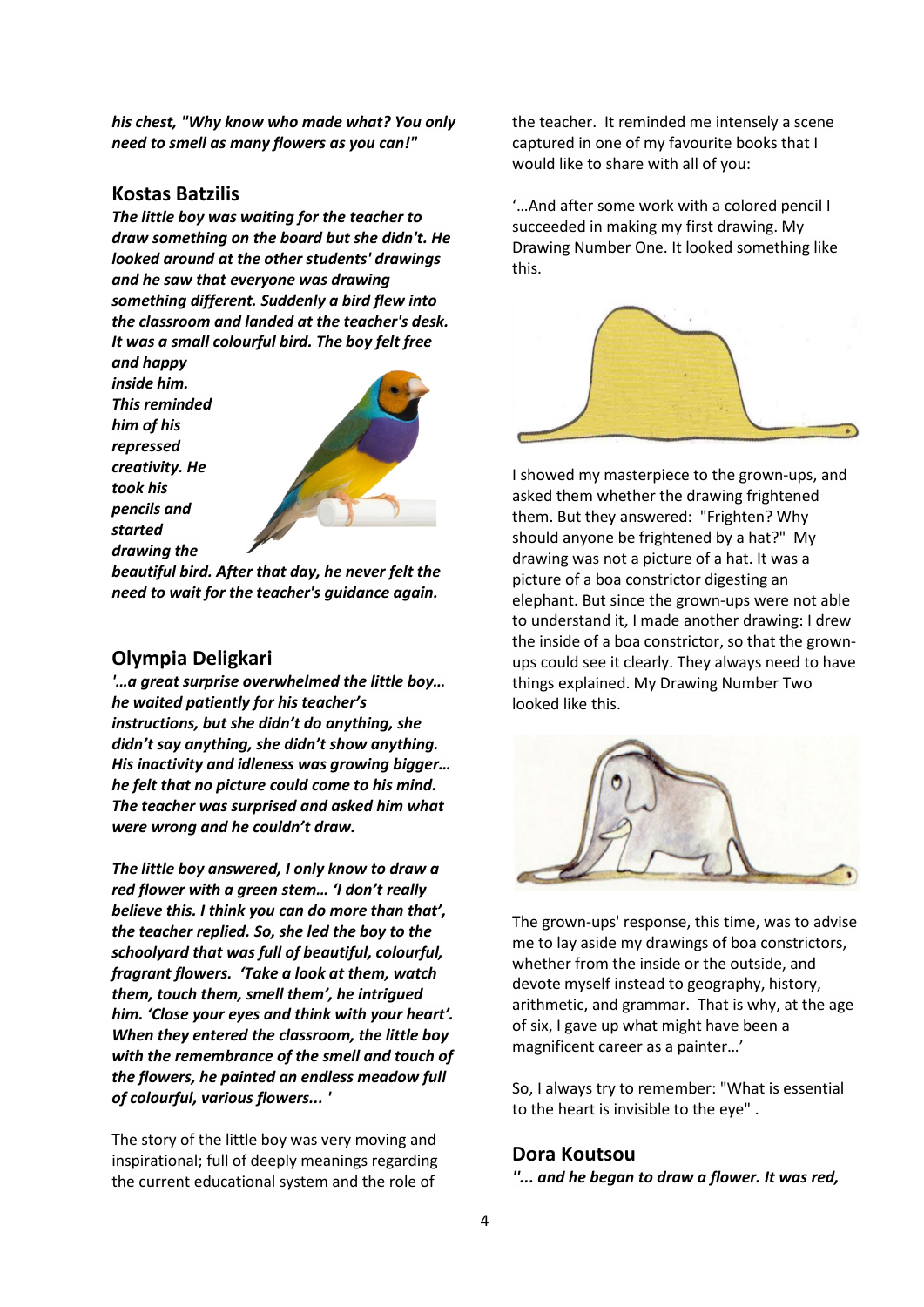*with a green stem. But it was not only this. He continued drawing trains and boats, lions and tigers, chicken and cows beside the flower with intense moves at warp speed giving the impression that he had a lot of thoughts unrevealed ... But the drawing was speaking itself.''*

The above alternative ending requires as a condition that creativity is not something that can be taught but something that is inherent in us. After a long time that creativity was completely ignored, it is finally encouraged and comes back in a way that becomes apparent all the pressure that the student had been under. I would like to share some thoughts about this. Is there any probability that repeatedly ignorance of experimental learning and absolute absence of creativity in the classroom do not dissuade students from fostering their creativity? Can creativity be taught? Or is creativity simply a mindset or way of life?

#### **Aikaterini Rousou**

*... "If everyone made the same picture and used the same colours, how would I know who made what and which was which?" Then the little boy thought for a little. "So why my previous teacher showed us how to draw flowers, what colours to choose and then she expected from us to draw the same?"*

*The teacher looked at him with a little concern and then she smiled and answered; "Your teacher maybe wanted to show you a way in drawing a flower, but there is no right or wrong way to do that. You are the one who will decide the way to do it. Use your imagination and maybe you will show in the classroom one beautiful way to draw flowers." So the little boy started drawing. He used blue crayons and yellow crayons and then purple crayons and couldn't stop drawing until the school bell rang. It was the only student who was still in class and when he finally finished, he showed in pride his picture to the teacher; "Look! I made a picture of flowers!"*



*His teacher looked at the picture in surprise, she smiled and answered; "Well done my boy! This is a wonderful picture of flowers!"*

# **Commissioning Editor**

Sometimes we recognise affordance in something but when it has been acted upon we are surprised by *how much* affordance has been realised. The story of 'The Little Boy' illustrates this phenomenon well. I clicked on a link that Teryl Cartwright posted and recognised the profound truths in the story. I thought that other participants would engage emotionally and relationally as I had, and the idea of involving them in inventing a new ending came into my mind. Within a few hours the first post had been made and over the next 24 hours 8 participants had contributed their stories some of which carried lovely illustrations. All were making an important point about the way education nurtures or inhibits creativity in children.

There is something very special about a story that engages so many people and encourages them to spend time and creative effort in responding to the stimulus. The simple challenge of inventing a new ending - a better more optimistic version of itself, opened many possibilities.

There is never a single right answer where creativity is concerned, rather there are many possibilities that we must choose from. The responses to this story are a wonderful illustration of the creativity and empathy of teachers.